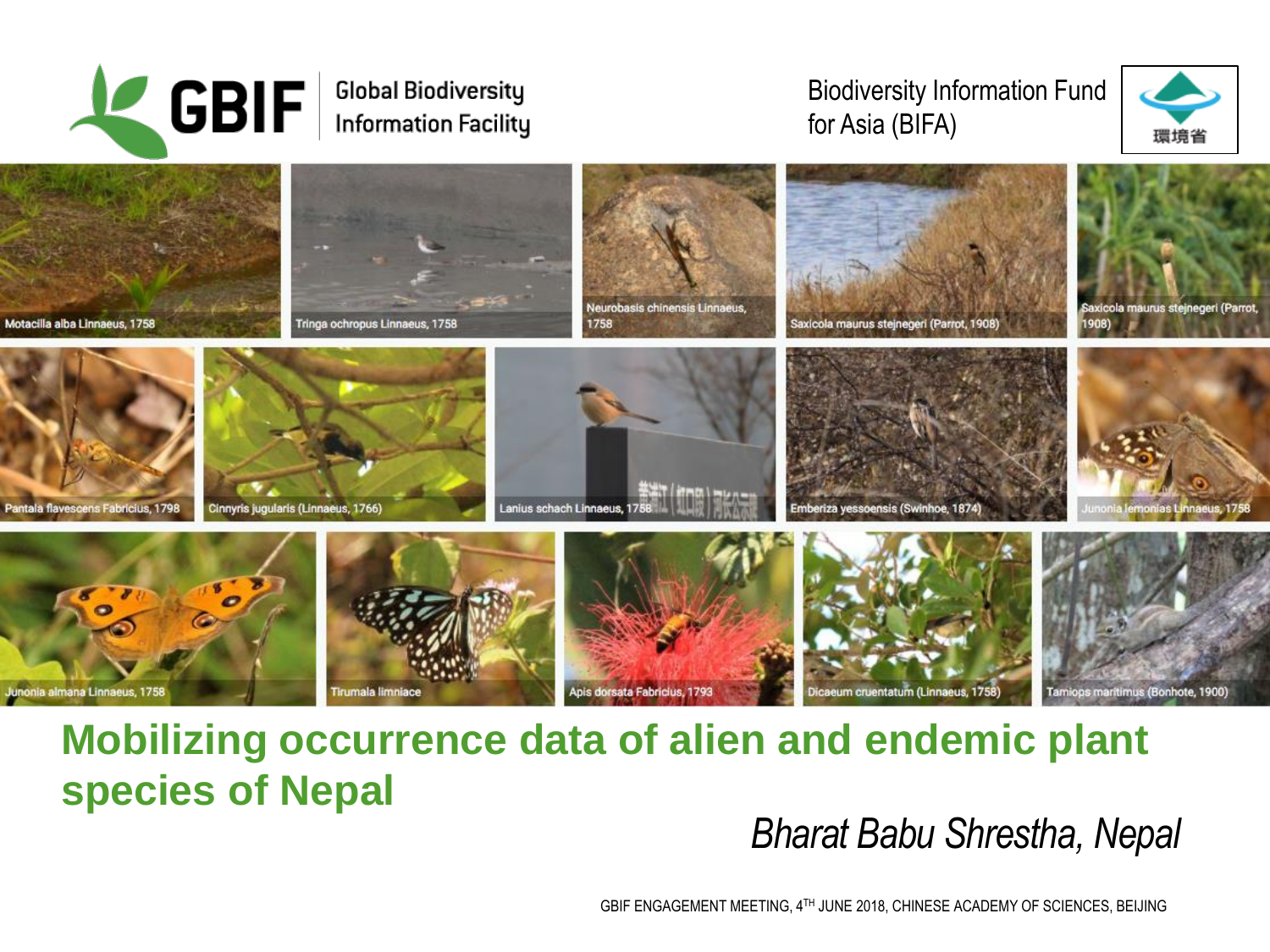## **PROJECT OBJECTIVE**

Mobilizing occurrence data of alien and endemic plant species of Nepal to fill geographic gap and inform policy process for the conservation of biodiversity

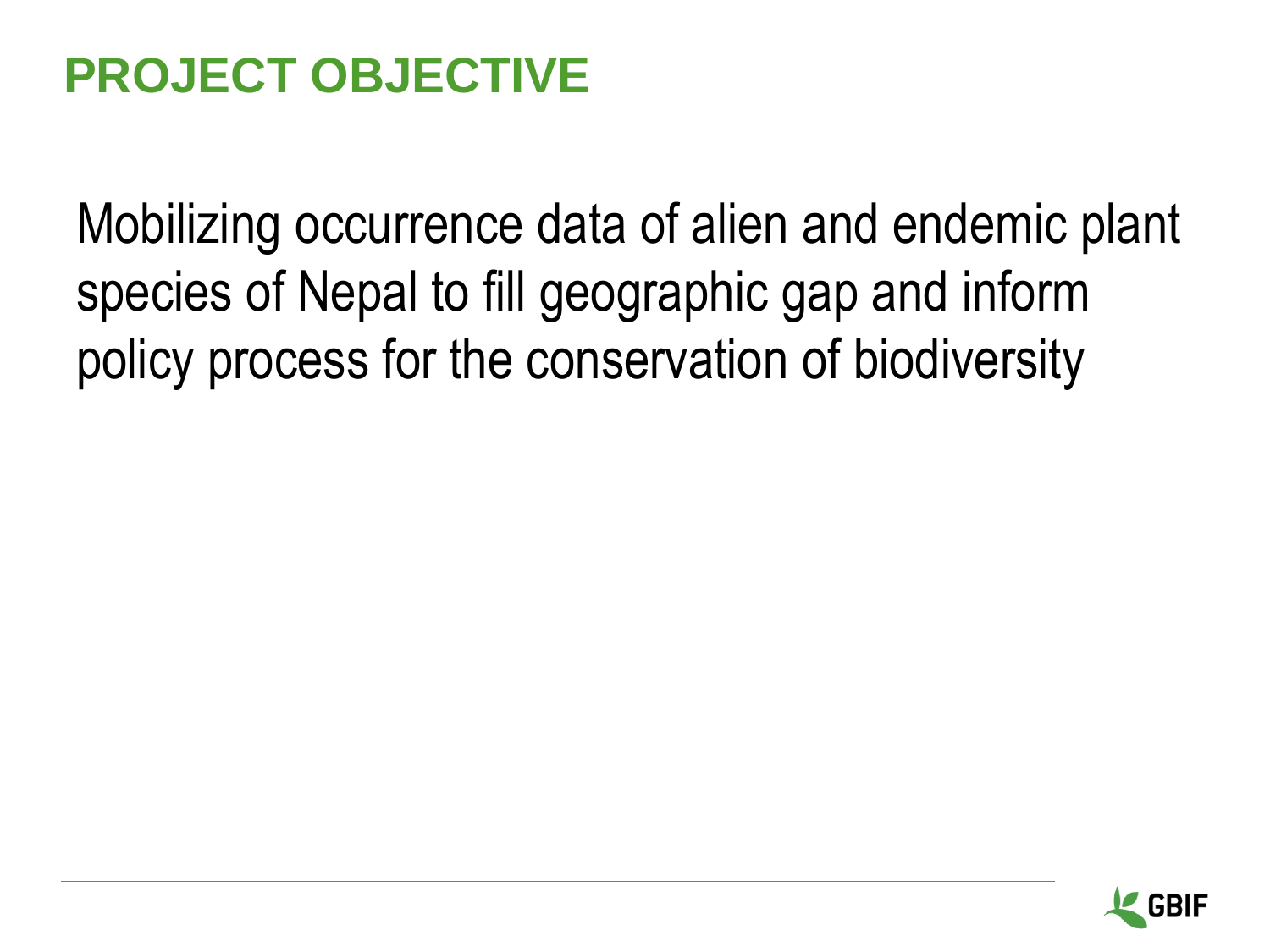### **DATA SOURCES**

Herbarium specimens deposited in two national institutions:

- Tribhuvan University Central Herbarium (TUCH)
- National Herbarium and Plant Laboratory (KATH)

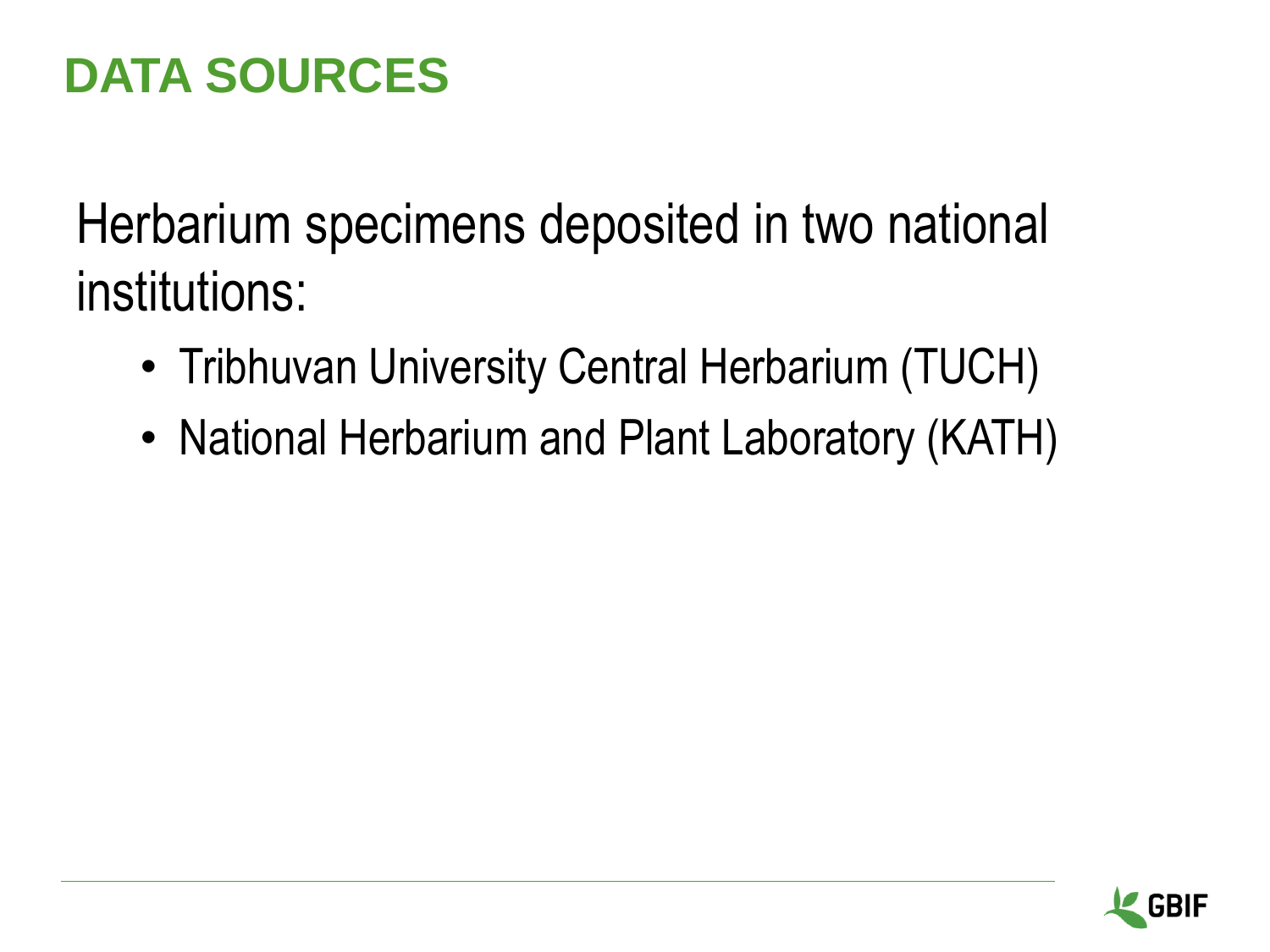#### **PROJECT TIMELINE (1 MAY 2018 – 31 MARCH 2019)**

| <b>Date</b>          | <b>Activities</b>                                                                                           |
|----------------------|-------------------------------------------------------------------------------------------------------------|
| May 2018             | Updating checklist of alien and endemic plant species of<br>Nepal; inception workshop – postponed for June! |
| <b>June 2018</b>     | BIFA workshop participation; examination of herbarium<br>specimens begin                                    |
| July-August<br>2018  | Examination and sorting of herbarium specimens at TUCH<br>and KATH; Data base management                    |
| Sept. 2018           | Plant collection field works (co-funding); photography begins                                               |
| $Oct. - Dec$<br>2018 | Herbarium digitization and database management                                                              |
| $Jan. - Feb$<br>2019 | Publication of database; drafting of data paper; report<br>writing                                          |
| <b>March 2019</b>    | Result sharing workshop; submission of report; submission<br>of data paper                                  |